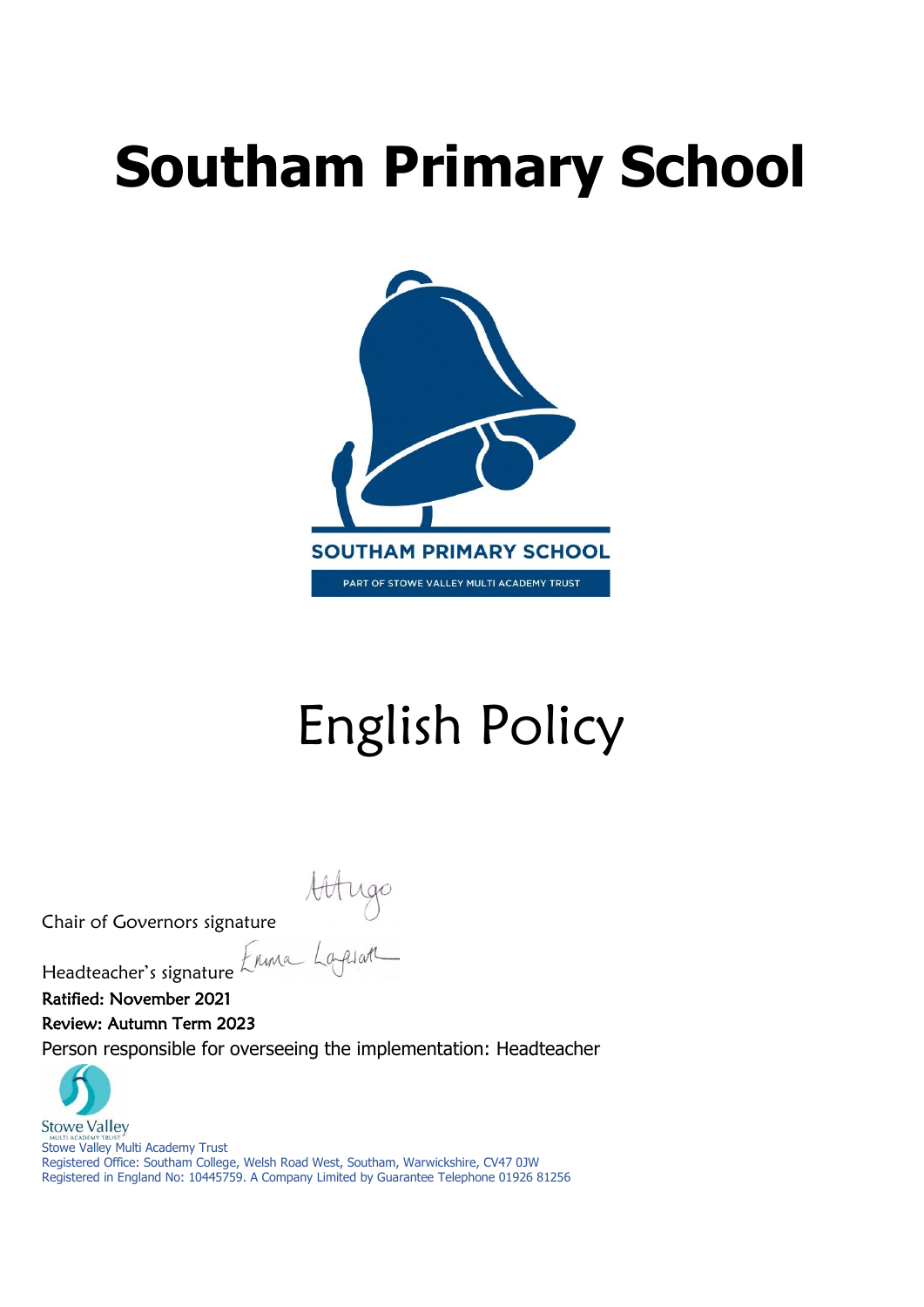# **Southam Primary School English Policy**



*This school is committed to safeguarding and promoting the welfare of children and young people and expects all staff and volunteers to share this commitment*

# **AIMS AND OBJECTIVES**

1.1 Language (speaking and listening, reading and writing) is integral to the whole curriculum, and as such is given high priority. The study of English develops children's ability to listen, speak, read and write for a wide range of purposes, including the communication of their ideas, views and feelings. At Southam Primary, we intend to provide a wide range of learning experiences, giving children the opportunity to develop reading strategies and to read for a variety of purposes and texts, including enjoyment; write in a range of styles and write for a variety of purposes; speak confidently in a range of contexts and develop focused listening skills. We will help our pupils to express themselves creatively and imaginatively, and to understand how language works by looking at its patterns, structures and origins.

 The policy gives guidance to staff and insights for other interested parties into agreed ways of developing children's language. All who work in school should be familiar with the contents of this policy and teachers should use it to plan and inform their practice, and to ensure continuity progression and success for pupils.

# 1.2 Our core aims in the teaching of English are:

- to enable children to speak clearly and audibly, and to take account of their listeners;
- to encourage children to listen with concentration, in order to identify the main points of what they have heard;
- to show children how to adapt their speech to a wide range of circumstances and demands;
- to teach children effective communication, both verbal and non-verbal, through a variety of activities;
- to help them to become confident, capable independent readers, through an appropriate focus on systematic phonics into word-, sentence- and text-level knowledge;
- to develop enthusiastic and reflective readers, through contact with challenging and substantial texts;
- to encourage a life-long love of English, and a recognition of its value in everything they do;
- to encourage accurate and meaningful writing, be it narrative or non-fiction;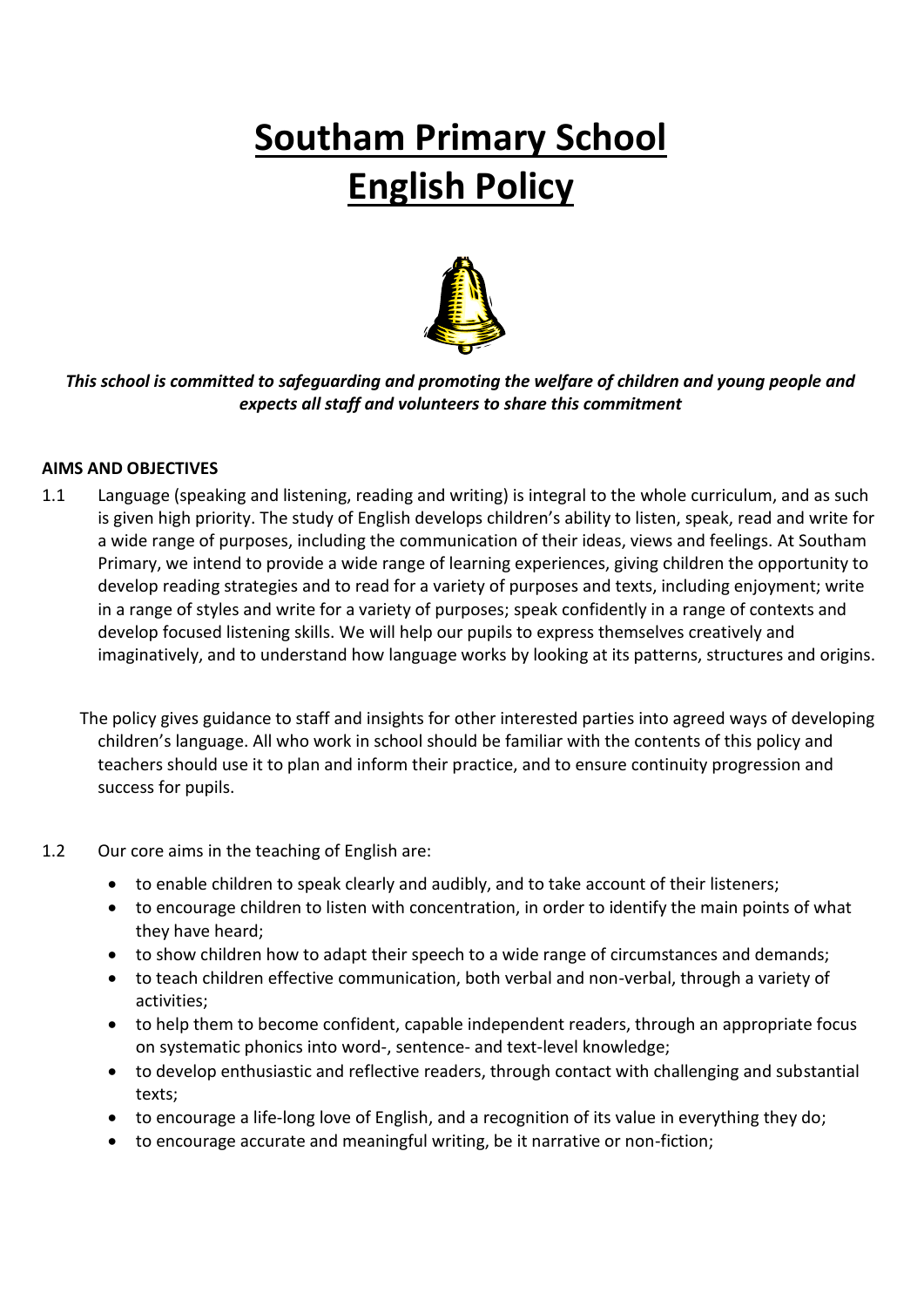# **2 TEACHING AND LEARNING**

- 2.1 At Southam Primary School, our teaching of English throughout the curriculum draws from a variety of sources and opportunities; our school curriculum ensures that statutory elements of the 2014 National Curriculum are the foundation of all English teaching.
	- The New National Curriculum 2014 is used to provide a flexible structure to the teaching of English throughout the school. The strands of spoken language, listening skills, reading words, reading comprehension, transcription (specifically spelling and handwriting), composition (including planning, drafting, revising and editing), vocabulary, grammar and punctuation are all taught across the school. The strands are structured to form a long term plan with an appropriate balance of fiction and nonfiction elements. Planning covers skills required to successfully complete an extended piece of writing regularly within English lessons and across the curriculum. It should also encompass objectives informed by the evaluation and marking of the children's previous work.
- 2.2 We encourage children to continually use and apply their learning in all other areas of the curriculum, ensuring there is the ethos of pupils being active learners.

# **3 PLANNING**

- 3.1 The curriculum is delivered by class teachers. Where appropriate, groups or individuals are supported by Teaching Assistants. Collaborative learning styles and mixed ability activities are also used. Proportions of whole-class, group teaching and collaboration are balanced to allow independent activity, where learning is embedded and enhanced. All teaching and learning, in every year group, is in line with the statutory requirements set out in the 2014 National Curriculum. In addition, all lessons challenge and stretch children of all abilities; work provided is also suitably differentiated. Children have the opportunity to experience a wide range of texts, and to support their work with a variety of resources, such as dictionaries, thesauruses, word walls and phonic mats.
	- In KS1 and KS2 teachers deliver daily English opportunities; this includes daily phonics session in EYFS and KS1. Taught literacy skills are then applied across the curriculum; free choice writing opportunities are encouraged, allowing children to express their independence and creativity.
- 3.2 In all classes, children have a wide range of abilities, and we seek to provide suitable learning opportunities for all children by matching the challenge of the task to the ability of the child. We achieve this through a range of strategies. In some lessons, we do it through differentiated group work, while in others, we ask children to work from the same starting point before moving on to develop their own ideas, children are also given the opportunity to choose their level of challenge. As children progress through the school, writing frames are used minimally, as not to constrain the children. They are set success criteria to challenge and meet their individual needs. We use teaching assistants to support some children, and to enable work to be matched to the needs of individuals.

# **4. EYFS**

4.1 In our Reception classes, the Early Years Foundation Stage Curriculum is followed to ensure continuity and progression through to the English National Curriculum in KS1 and KS2.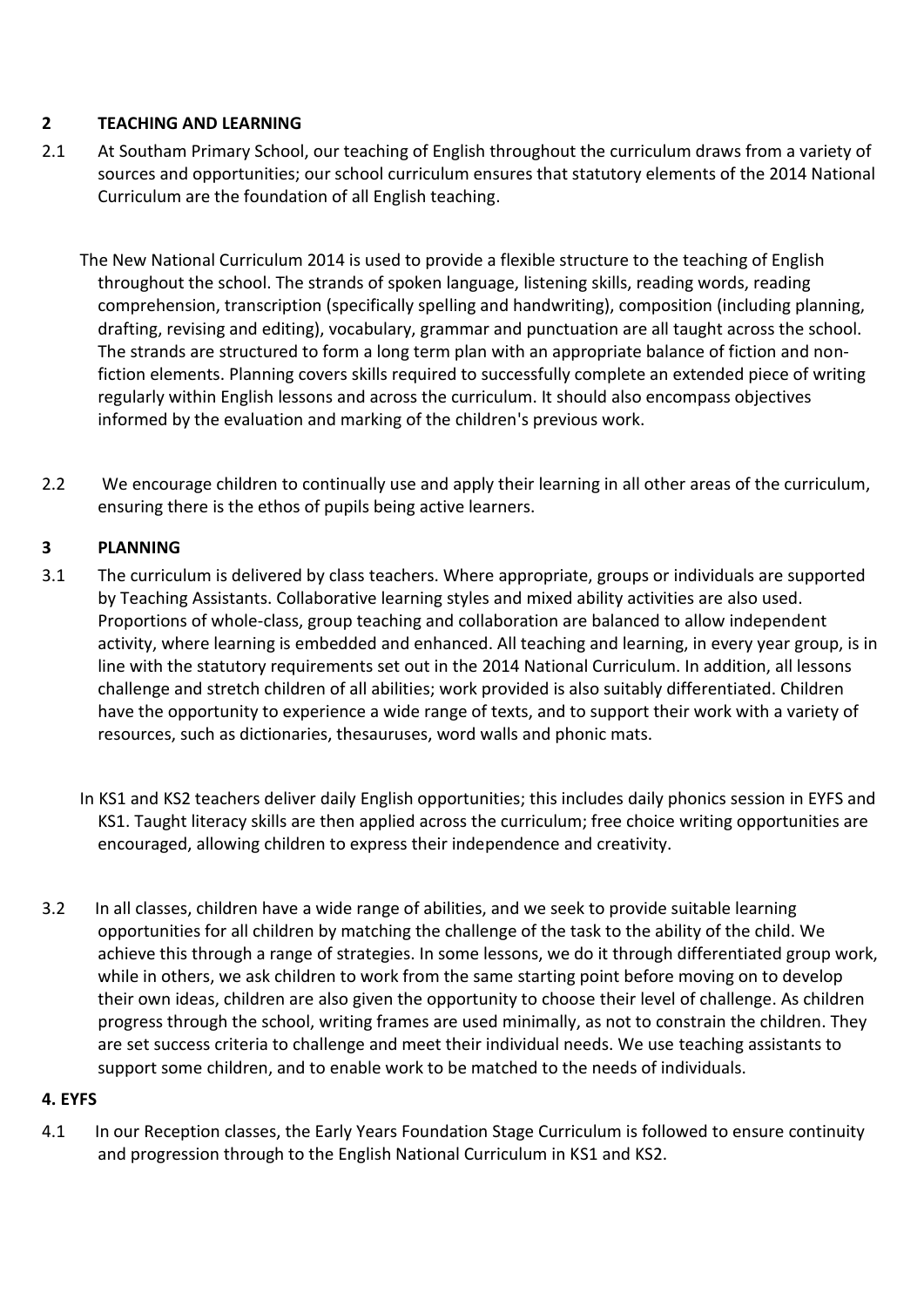4.2 The Early Years Foundation Stage Curriculum is divided into prime and specific areas of learning and development. Those that impact on the English curriculum include: 'Literacy', which covers three areas: word reading, comprehension and writing. 'Communication & Language' is one of the prime areas that are fundamental to, and support the development, in all areas. 'Communication and Language' is made up of the following 4 aspects: listening, attention, understanding and speaking. The final area that contributes to the English curriculum is 'Physical Development', which includes the aspect of 'Fine Motor'. Pupil provision is related to attainment, not age. In EYFS, all aspects of literacy are taught. Children learn through play, speaking and listening activities, teacher modelling, group work and self-direction. In Reception, children will experience many aspects of taught literacy alongside continuous provision.

# **5. SPEAKING AND LISTENING**

- 5.1 At Southam Primary we aim to develop every child's competence, confidence and enjoyment in speaking and listening. We believe that speaking and listening underpins the development of reading and writing; speaking and listening activities are therefore embedded throughout the curriculum. The statutory requirements for spoken language are outlined for each year group in MTPs and are taken account of in planning.
- 5.2 To develop our pupils as speakers and listeners we:-
	- give all children opportunities to express their ideas to a range of audiences;
	- give all children opportunities to take part in group discussions, debates and drama activities;
	- encourage all children to listen and respond appropriately to others;
	- help all children to understand the need to adapt their speech to different situations;
	- give all children opportunities to evaluate and reflect on their own speech;
	- encourage all children to use vocabulary and grammar of standard English whenever appropriate;
	- provide a stimulating environment, which arouses children's interest and curiosity;
	- provide good role models;
	- listen carefully, with respect and interest to what the children say;
- 5.3 In addition to the above, there are often 'circle time' discussions. This ranges from PSHE lessons to debate; this also takes account of School Council business and other groups, such as E-Cadets. Topical debates promote confidence in speaking and listening. Children are also encouraged to take part in assemblies, productions and school events, which provide opportunities for public speaking.

#### **6. READING**

# **To develop all pupils as readers we**:

• use a systematic phonics scheme from reception;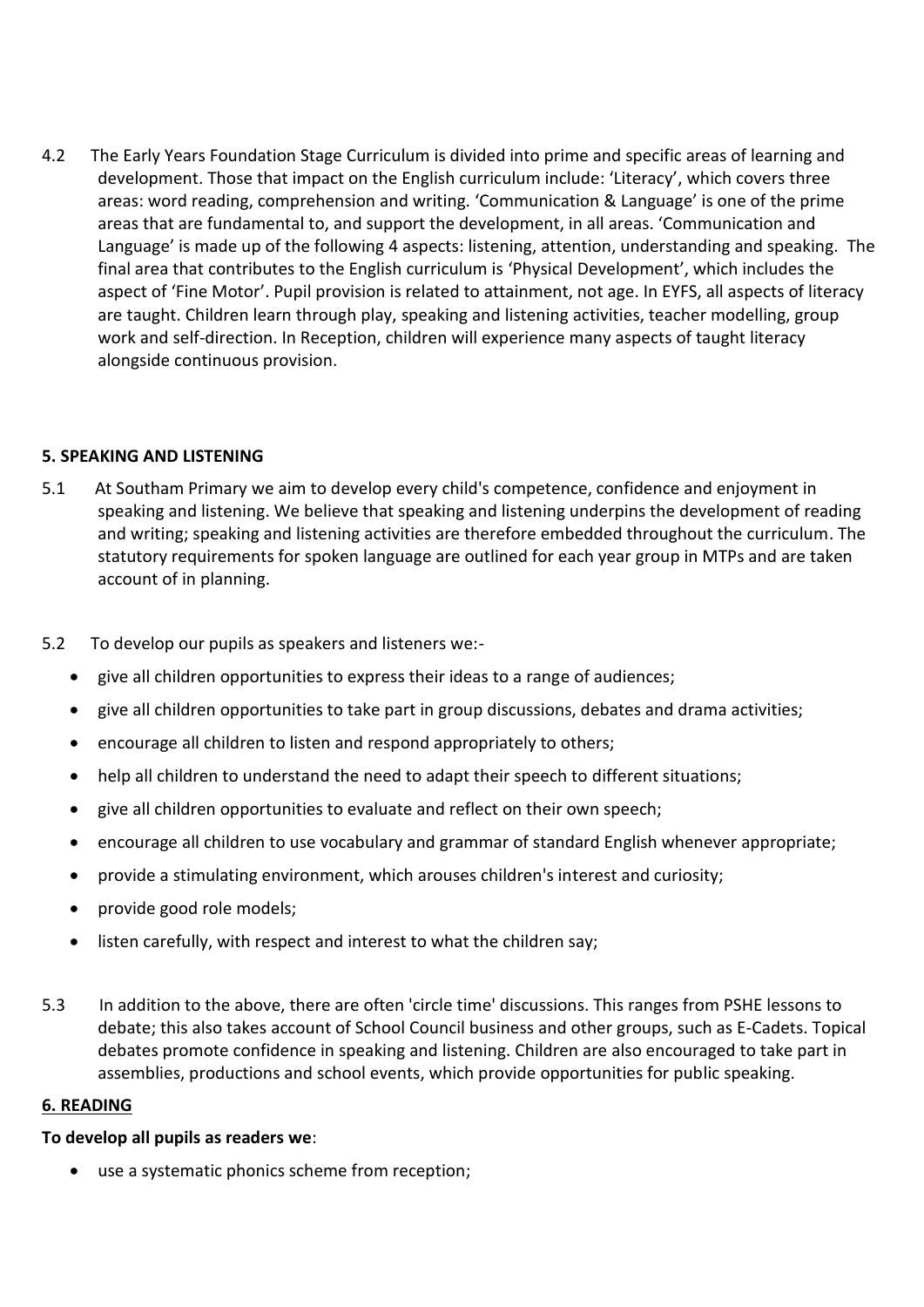- teach them to read accurately and fluently using a range of strategies;
- help them to understand and respond to what they read using inference and deduction where appropriate;
- encourage them to read a wide range of fiction and non-fiction books, including media and ICT texts and texts from a variety of cultures and traditions;
- encourage them to read independently and with enjoyment;
- teach them how to seek information and learn from the written word;
- provide a range of reading experiences (including individual reading, paired reading, shared reading, guided reading, class stories and poetry, use of libraries);
- will involve parents/carers as much as possible;
- provide support for home, including guidance videos for how to read with your child;
- provide stimulating texts which are age related with appropriate graduated vocabulary, including the use of online resources such as Bug Club;
- encourage independence through the development of a variety of skills
- celebrate books through themed days and events.

#### **6. 1 KS1**

 In KS1 children are encouraged to acquire a love of books. Books are used to stimulate children's imaginations. We introduce children to the conventions of books, reading from left to right, turning pages, identifying authors, illustrators, contents pages etc. Whilst following the Read, Write, Inc. programme for phonics, children also build a sight vocabulary, which is supported by the Oxford Reading Tree scheme. We place high importance on teaching children how to decode through daily phonics lessons (including in KS2 where required). Alongside this, we ensure that there is great focus placed upon the wider aspects of word reading and comprehension of the text. Children also have the opportunity to visit the library weekly in EYFS and Year 1 to develop their love of reading and books.

6.2 Each child takes home a reading scheme book daily with a reading record. Children are encouraged to read to an adult at home 5 times per week for 15 minutes. The children share their books with an adult in school on a regular basis. When reading with a child, adults ask questions relevant to the interest of the child and encourage predictions. Children are encouraged to decode unknown words using appropriate strategies. In Year 2, children move onto the Accelerated Reading Scheme and complete a comprehension quiz once a week. All children are encouraged to read their own books at home alongside school reading books.

6.3 Daily reading groups take place, where children are grouped according to ability. Year 1 work on a rotation model, where groups will work with a teaching assistant or teacher on different days; from year 2 up, classes will use a whole class reading model, where classes focus on one text together, working through the various reading strands. Reading comprehension activities are planned in these sessions, where appropriate. Teachers daily read a story/ class text to encourage children's love of literature.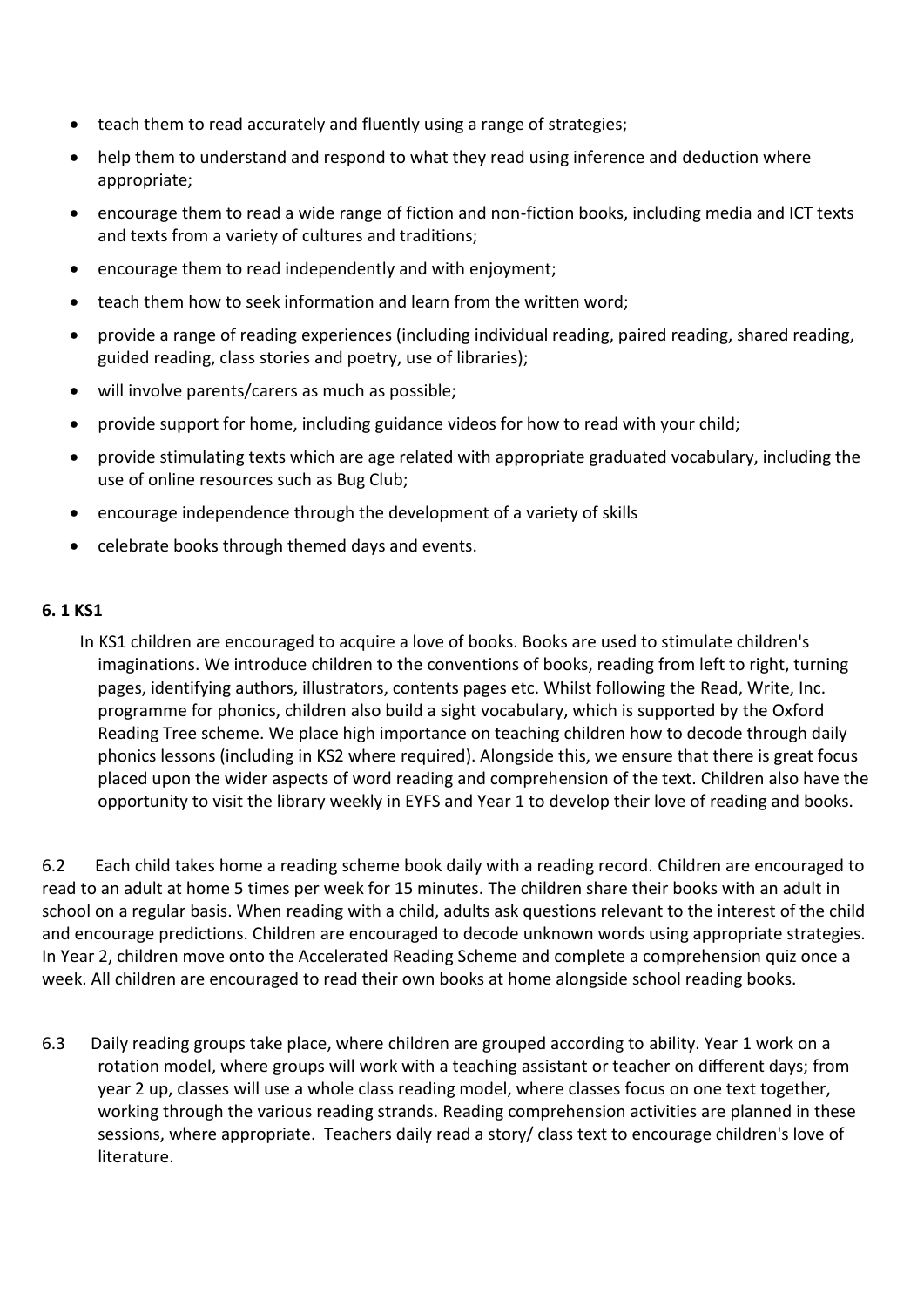6.4 In reception and KS1 regular phonics lessons, using Read, Write, Inc, focus upon phonemes/grapheme recognition and the strategies of blending to read and segmenting to spell. Children are grouped according to ability; regular assessment ensures children who are not working at an appropriate level have access to interventions groups (the groups focus upon the wider aspects of reading as well as the direct teaching of phonics). At KS1, the word work will follow the guidelines in RWI, until the children are ready to move on.

# **6.5 KS2**

- The graded reading scheme continues into KS2, if required. In KS2, children use the Accelerated Reading Scheme to support children in selecting books appropriate to the interest level and reading ability. A full and broad range of texts are available to all children. Children take home a book, recording their reading on an online platform. Once the book is completed, children answer a series of questions based on this book, which monitors their progress and reading ability. Teachers in KS2 listen to children individually read, as often as possible. Teachers also read regularly to the class, through their class novel, continuing to foster enjoyment of a text.
- 6.6 Daily guided reading sessions continue in KS2. A whole class teaching approach is taken to this, where reading skills are focused on across a week or fortnightly basis. Children are grouped in classes or in ability across a year group, dependent on their needs and capabilities. As children progress, they are taught to widen their use of books for reading for information, developing the skills of looking up/locating information, skimming, scanning, note taking and use of ICT through interactive texts and research. Reading comprehension is taught, including cross curricular links in Topic and Science lessons. Reading for comprehension involves locating and retrieving information from the text; inference and deduction; commenting upon the structure and organisational features of a text; author's use/ choice of language; commenting upon author's intent and view points; identifying themes and conventions; summarising main events and providing reasoned judgments about texts read.

6.7 Reading enrichment activities are a high priority and enjoyed by the whole school, such as World Book Day, reading challenges, Book Fairs etc. Parents are regularly invited to come into school to support reading, as well as share in class reading activities. Reading is encouraged throughout school holidays.

# **7. WRITING**

7. 1 We believe that writing should be taught across the curriculum, not just in English lessons. Effective transcription (spelling and handwriting) and composition (articulation of ideas and structuring them in speech and writing) are essential skills, as the ability to write ideas down fluently relies upon effective transcription. Successful composition relies upon forming, articulating and communicating ideas and organising them coherently for a reader. This requires clarity, awareness of audience, purpose, structure and context as well as an increasingly wide knowledge of vocabulary, grammar and punctuation. Children are given opportunities to plan, draft, revise and evaluate their own writing.

# **To develop our pupils as writers we:-**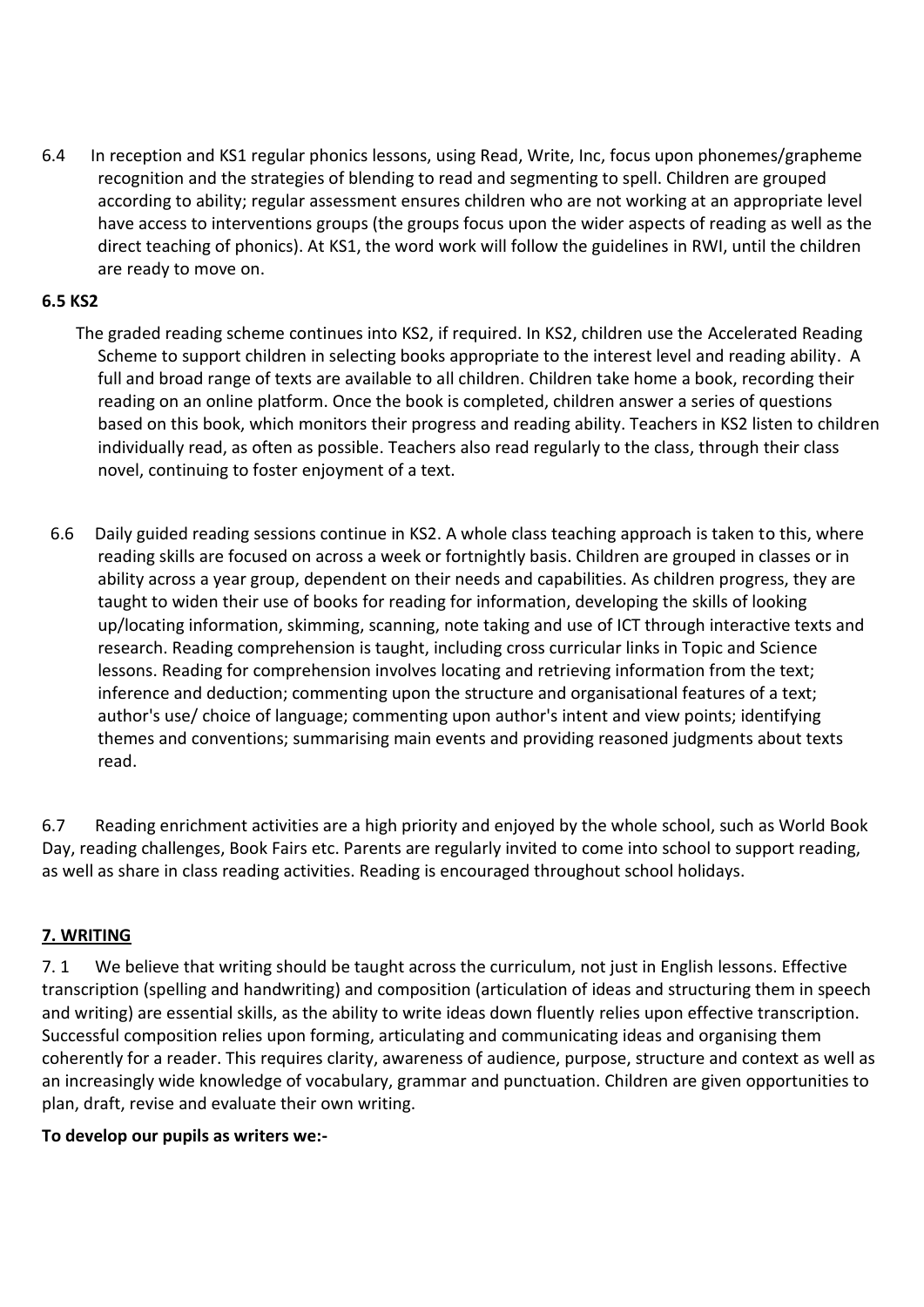- teach them to write effectively for a range of purposes and a range of readers, adapting their vocabulary and style as appropriate;
- encourage them to write with interest, commitment and enjoyment;
- show them how to write in a variety of forms such as stories, poems, reports and letters etc, as prescribed in the National Curriculum;
- show them how to evaluate and improve their own writing:
- show them how to use punctuation to make meaning clear to their reader;
- give them the knowledge and the strategies to become confident and accurate spellers;
- teach them a fluent and legible style of handwriting, promoting an understanding of how to present work appropriately;
- regularly provide them with 'meaningful' real writing experiences;
- give feedback, support and encouragement;
- encourage independence and confidence through the development of skills and experiences;
- ensure all children have understanding of age related grammar, vocabulary and punctuation, teaching this discretely in English lessons;
- celebrate writing, have high expectations and embrace a sense of pride in work produced, including displaying children's work in the classroom and around school

#### **7.2 KS1**

In KS1, writing can be factual, imaginative or based upon children's own experiences. Writing will be cross curricular, taking account of trips, visitors to school, investigations and real life experiences. Children's work is discussed and used to draw attention to purpose, style, presentation, grammar, punctuation and spellings; this is used for target setting.

#### **7.3 KS2**

- In KS2, children extend their experiences in writing to write for a range of purposes and audiences. In addition to specific text types taught in English lessons, children will be given opportunities to practise various text types through the whole curriculum, enabling children to be creative in their responses to an activity, experience or lesson. We believe that through accessing and writing a range of text types children will help our pupils:
- obtain an interest and pleasure from writing;
- write for a clear purpose, audience and effect;
- write coherently and fluently;
- write imaginatively;
- become perceptive and skilled independent writers.

#### **7.4 SPELLING**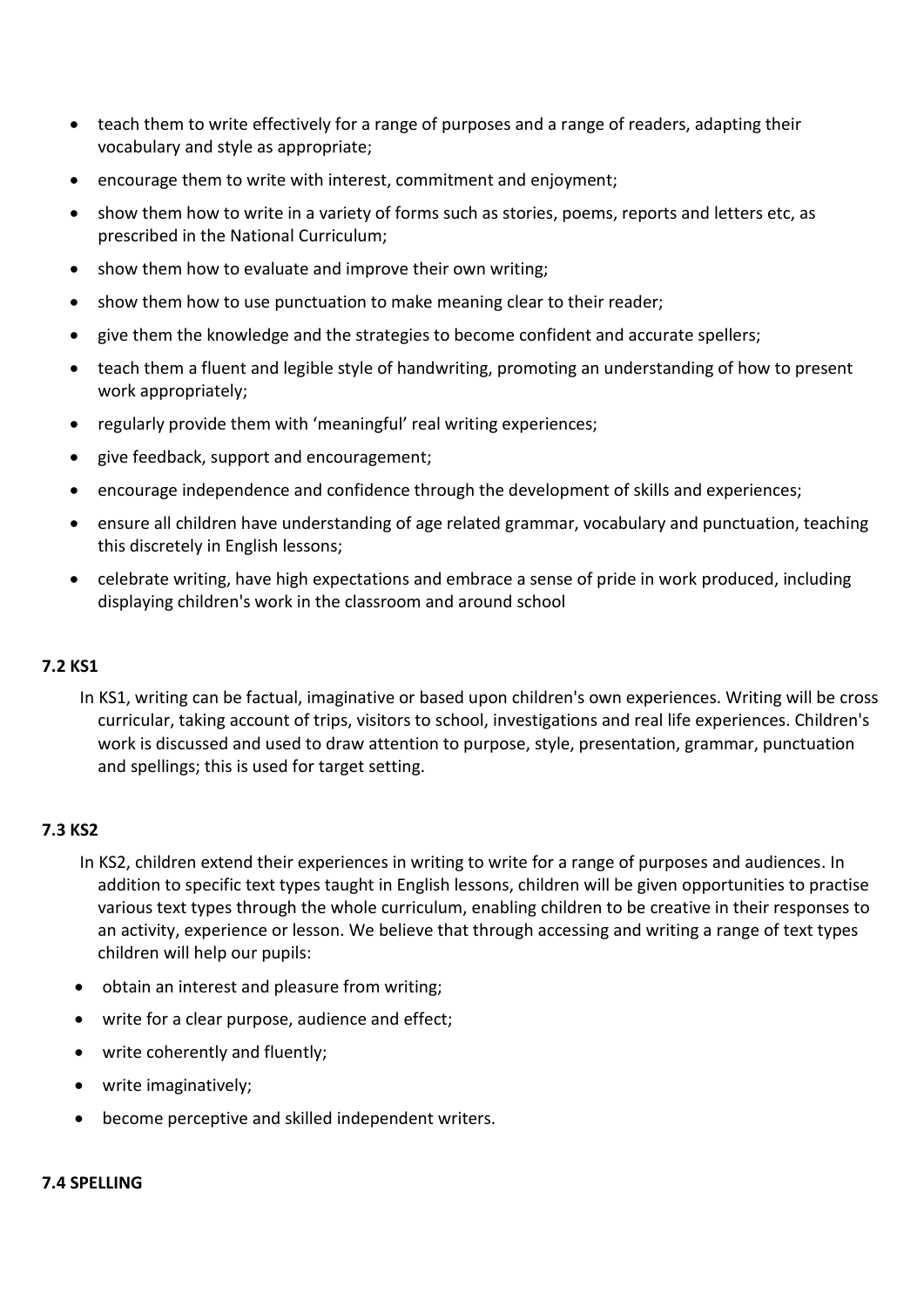Initially, children are taught to write individual letters and attempt to spell phonetically. From Year 2 up, children are taught the rules of spelling patterns, as outlined in the 2014 National Curriculum, using the No Nonsense spelling scheme; from Year 3 these spellings are learned from word lists to complement and improve their knowledge of spelling rules and patterns. Children are given spellings to learn as homework and are tested in class regularly. Dictionaries, electronic dictionaries and thesauruses are used in class and children taught how to use them effectively, including as a tool to aid their ability to self-correct and revise work. In English lessons, children may continue to learn about the rule or pattern set as homework or may move on to other patterns, rules, topic words or common errors made by children.

# **7.6 HANDWRITING**

- We have high expectations in the presentation of work in all areas of the curriculum at Southam Primary. We aim to ensure children produce clear, well formed, legible cursive writing that is consistent and neat in appearance. Support is put in place for those who require it. The school uses the 'Letter Join' cursive style.
- 7.7 Handwriting lessons take place at least three times per week from year 1 to 4, in handwriting books. Years 5 to 6 should have at least one handwriting lesson per week (groups may be taken to meet children's needs) Teachers demonstrate the correct letter formation and children then practice it. Handwriting is linked to phonics and curriculum words wherever possible.

7.8 Children should begin to form precursive letters in Reception, begin to join letters in Year 1 and should join consistently from Year 2 onwards. As children master joining and correct formation, the focus should then be on writing neatly, consistently and at a reasonable speed; joined handwriting should then be used in every piece of work. Pens should be given when a consistent style is achieved (year3.-4) and all children should use blue pens by Year 5. This should be used consistently in all curriculum areas except Maths, where all pupils use pencil

# **8. MARKING**

- 8.1 English work and all cross curricular writing should be marked in accordance with the school's Marking Policy. This ensures consistency across the curriculum and throughout the school. When marking, teachers use highlighters: Green for Go and Yellow for error in line with the school policy. From year 2, children use red pen to correct any errors, as directed by the teacher.
- 8.2 Self and Peer Assessment should be evident throughout books in KS2 as well as Teacher marked pieces. Stamps are used to indicate the level of support children have received. Marking is also used to set individual and group targets for all children. Written comments are constructive relating to the lesson objective and written neatly in children's books.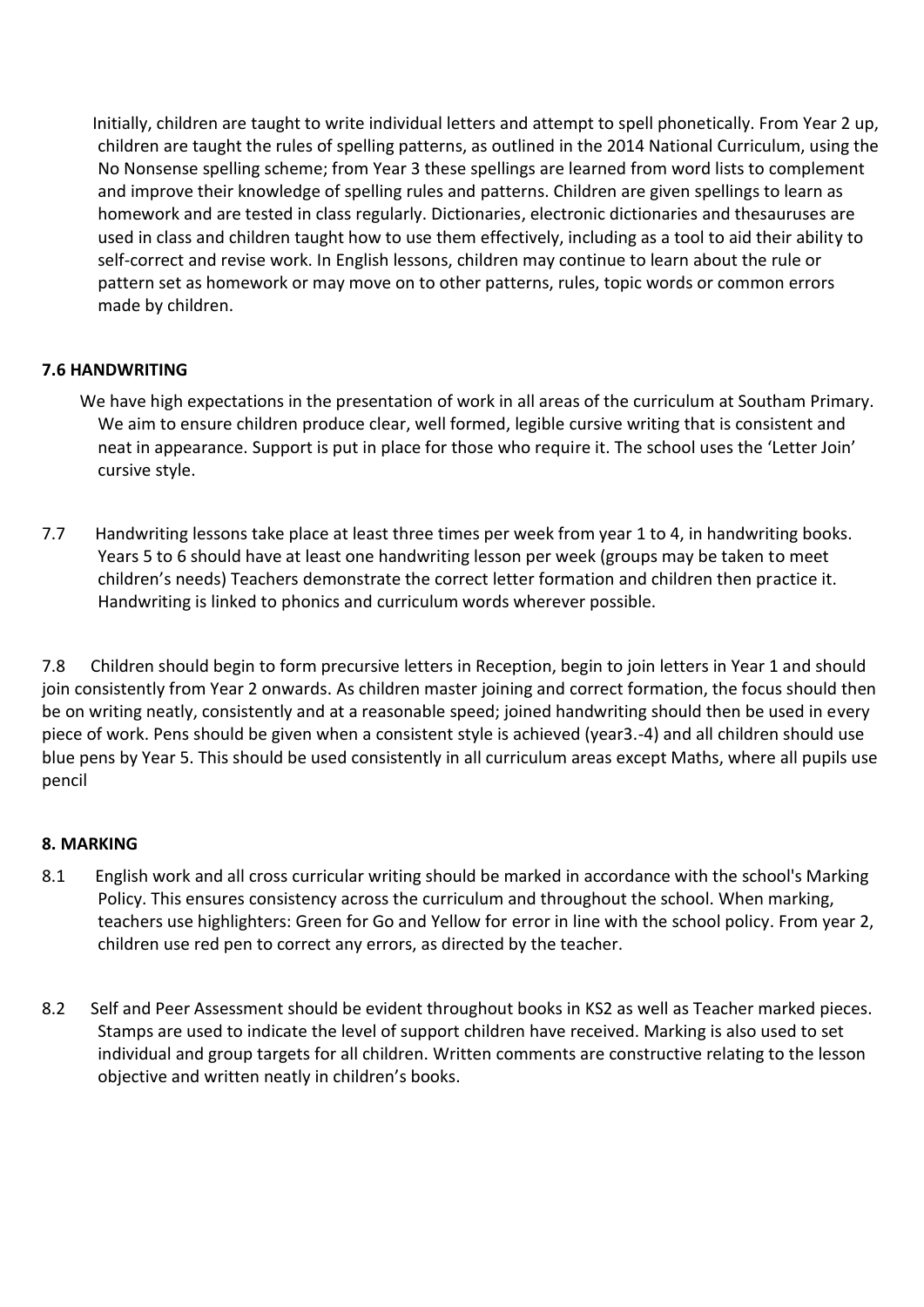# **9 ENGLISH ACROSS THE CURRICULUM**

9.1 The skills that children develop in English are linked to, and applied in, every subject of our curriculum. The children's skills in reading, writing, speaking and listening enable them to communicate and express themselves in all areas of their work at school.

# 9.2 **MATHEMATICS**

The teaching of English contributes significantly to children's mathematical understanding, in a variety of ways. Children in the Foundation Stage develop their understanding of number, pattern, shape and space by talking about these matters with adults and other children. Children in Key Stage 1 meet stories and rhymes that involve counting and sequencing. Children in Key Stage 2 are encouraged to reason and interpret problems, in order to identify the mathematics involved. They explain and present their work to others during plenary sessions, and they communicate mathematically through the developing use of precise mathematical language.

# 9.3 **Personal, social and health education (PSHE) and citizenship**

English contributes to the teaching of PSHE and citizenship by encouraging children to take part in class and group discussions on topical issues. Older children also research and debate topical problems and events. They discuss lifestyle choices, and meet and talk with visitors who work within the school community. Planned activities within the classroom also encourage children to work together and to respect each other's views.

# 9.4 **Spiritual, moral, social and cultural development**

The teaching of English develops skills through which our children can offer critical responses to the moral questions they meet in their work. Their understanding and appreciation of a range of texts bring them into contact with their own literary heritage and with texts from a diverse range of cultures. The organisation of our lessons allows children to work together, and gives them the chance to discuss their ideas and results.

# 9.5 **British Values**

 Along with the points highlighted in 9.3 and 9.4 English also contributes to the promotion of British Values, by encouraging children to take part in class and group discussions on topical issues through current affairs sessions. Children have the opportunity to discuss school rules and design rules for different scenarios i.e. classroom rules. Children have the opportunity to take part on different roles and responsibilities within the school- in order to be selected for these roles children need to explain to an audience why they would be suitable for the role.

# **10 ICT**

- 10.1 ICT is used to support teaching and to motivate children's learning. Interactive whiteboards are used for sharing texts and pictures, teacher modelling of writing, evaluation of pupils work and to watch video clips.
- 10.2 Through the use of ICT we provide our pupils with the opportunities to:-
	- use a wide range of ICT equipment, such as iPads, digital cameras and laptops, to develop language and literacy skills;
	- compose directly on screen;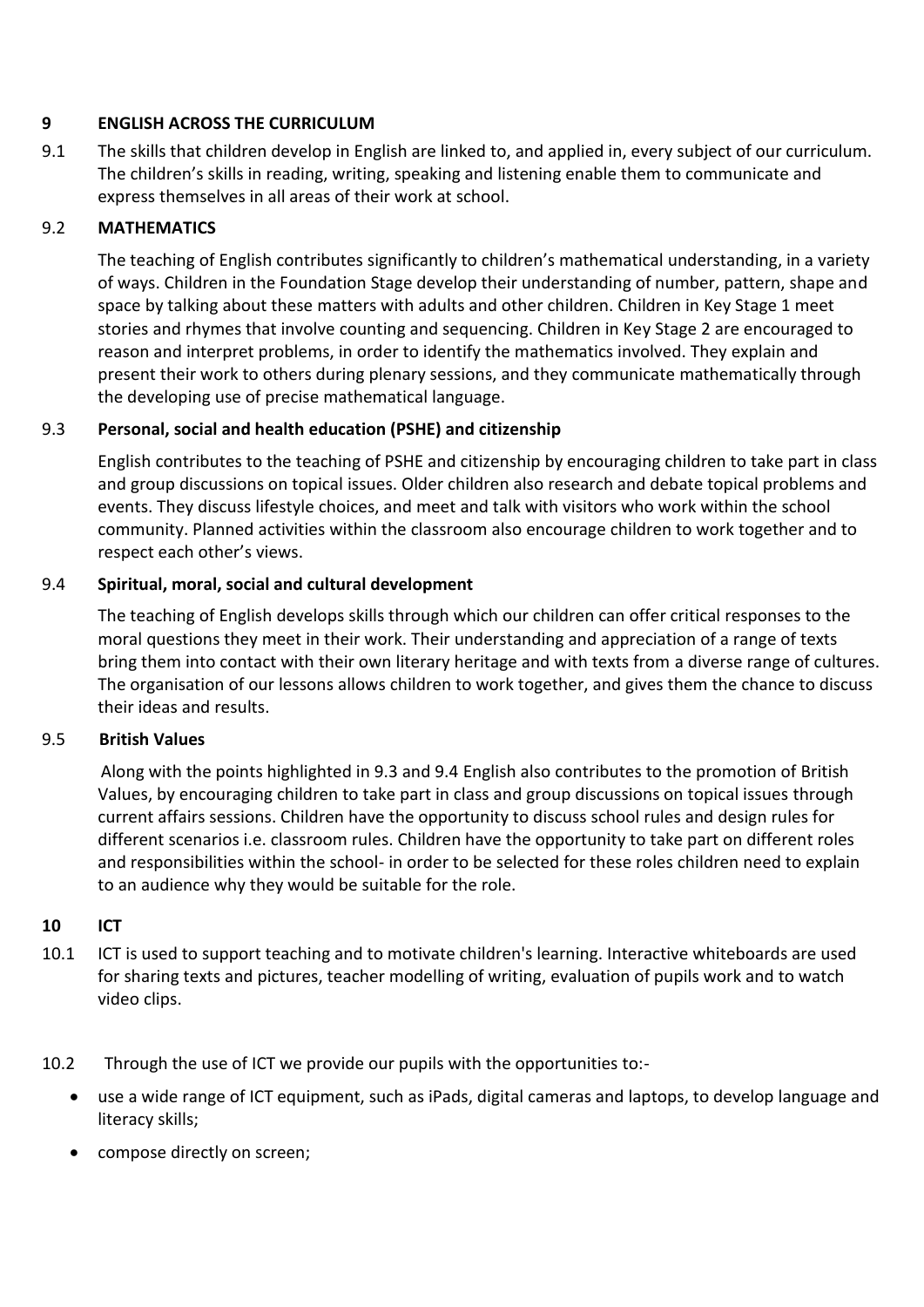- use word processing techniques to develop writing skills;
- use a range of fonts and presentational features in relation to audience and purpose;
- check for written accuracy using grammar and spell checkers;
- read a wide range of media and ICT texts including CD Roms and the Internet;
- use a range of Apps to develop literacy skills;
- access online texts at home and school;

#### **11 INCLUSION**

11.1 Children with SEN will be supported in all aspects of English in line with the school Special Educational Needs Policy. Where barriers to learning are identified, the class teacher will work closely with the SENCO and the English Co-ordinator, to ensure difficulties are addressed and a programme of learning is put in place to remove barriers to learning. Where necessary, targeted children may access intervention groups including: phonics, spelling, reading, handwriting, oracy groups and grammar.

 The SENCO/English Co-ordinator liaises with the class teachers and children are moved in and out of intervention groups on a regular basis and as necessary. Clear entry and exit data is used to assess the impact of the intervention.

#### **11.2 INCLUSION AND EQUAL OPPORTUNITIES**

- All children are provided with equal access to the English Curriculum. We aim to provide all children with interesting, engaging and varied learning opportunities regardless of gender, ethnicity, cultural background, religion, ability, family or social circumstances.
- 11.3 Texts showing people and written and illustrated by authors of both sexes and from various cultures will be used. Children of all abilities have access to quality fiction, non-fiction and poetry texts.

# **11.4 EAL – English as an additional language**

- A small proportion of children at Southam Primary have particular requirements with regard to learning and assessment, and these are linked to their progress in learning English as an additional language (EAL). We aim to meet all the needs of those children who are learning English as an additional language.
- Children who are learning English as an additional language have linguistic skills similar to those of monolingual English-speaking children. Their ability to participate in the full curriculum may well be in advance of their current ability to communicate in English.
- Teachers use various methods to help children who are learning English as an additional language. Developing their spoken and written English by:
- Ensuring that vocabulary work covers the technical as well as the everyday meanings.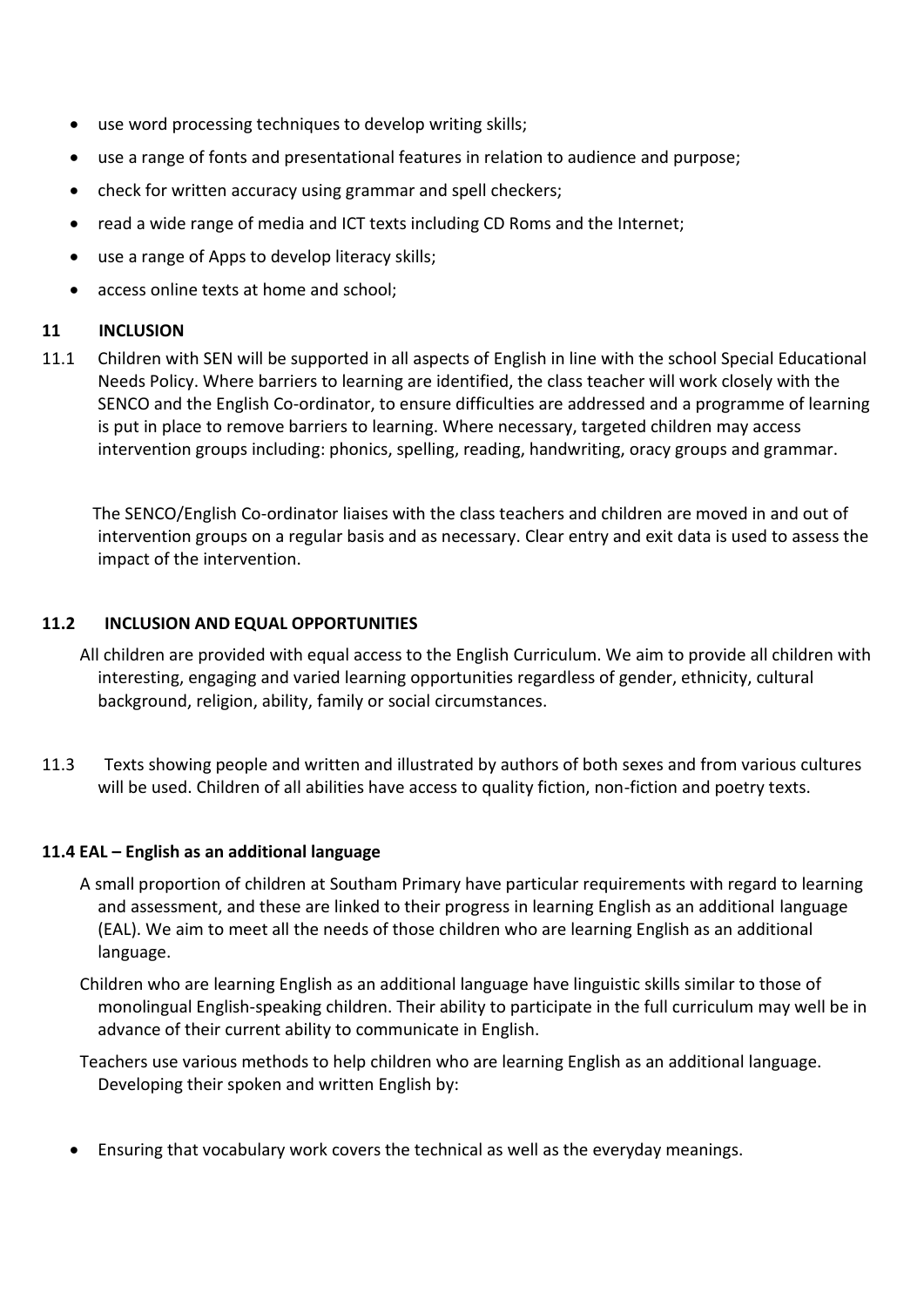- Explaining how spoken and written English have different usages for different purposes.
- Providing them with a range of reading materials, to exemplify the different ways in which English is used.
- Giving them appropriate opportunities for talking, and using talking to support writing.
- Encouraging them to relate one language to another.
- Ensuring their access to the curriculum and to assessment by using texts and materials that suit their ages and learning stages, providing support through visual timetables, ICT, video visual and audio materials, dictionaries and translators (where applicable) using the home or first language where appropriate.

#### **12 ASSESSMENT FOR LEARNING**

Continuous assessments of reading and writing take place throughout the year. Reading is assessed frequently through individual reading, guided reading and comprehension activities which are used to inform planning. Reading diaries are completed by parents as well as teachers, and are part of the assessment process. Extended writes are applied in context away from learning/teaching, which also informs the teacher's assessment of pupil progress and next steps for learning. Teachers and SLT also perform moderation on a regular basis. Teachers also have the opportunity to moderate with colleagues in other schools.

- 12.1 Teachers assess children's work in English in three phases. The short-term assessments that teachers make as part of every lesson help them to adjust their daily plans. They match these short-term assessments closely to the teaching objectives. Written or verbal feedback is given to help guide children's progress. Older children are encouraged to make judgements about how they can improve their own work.
- 12.2 Teachers use medium-term assessments to measure progress against the key objectives, and to help them plan for the next unit of work. These take place at the end of every term, (From year 3 onwards, using the Pixl assessments to support) which tracks children across the key objectives for the English National Curriculum.
- 12.3 With the help of these assessments, teachers are able to set targets for the next term/school year, and to summarise the progress of each child before discussing it with the child's parents or carers.
- 12.4 Children undertake the national tests at the end of Year 2 and Year 6.
- 12.5 The subject leader keeps samples of children's work in a portfolio. This demonstrates what the expected level of achievement is in English in each year of the school. Teachers meet regularly to review individual examples of work against exemplification material, and make agreed judgements.
- 12.6 Staff are keen to improve their subject knowledge and the subject leader takes an active role in disseminating best practice and making recommendations for staff development.